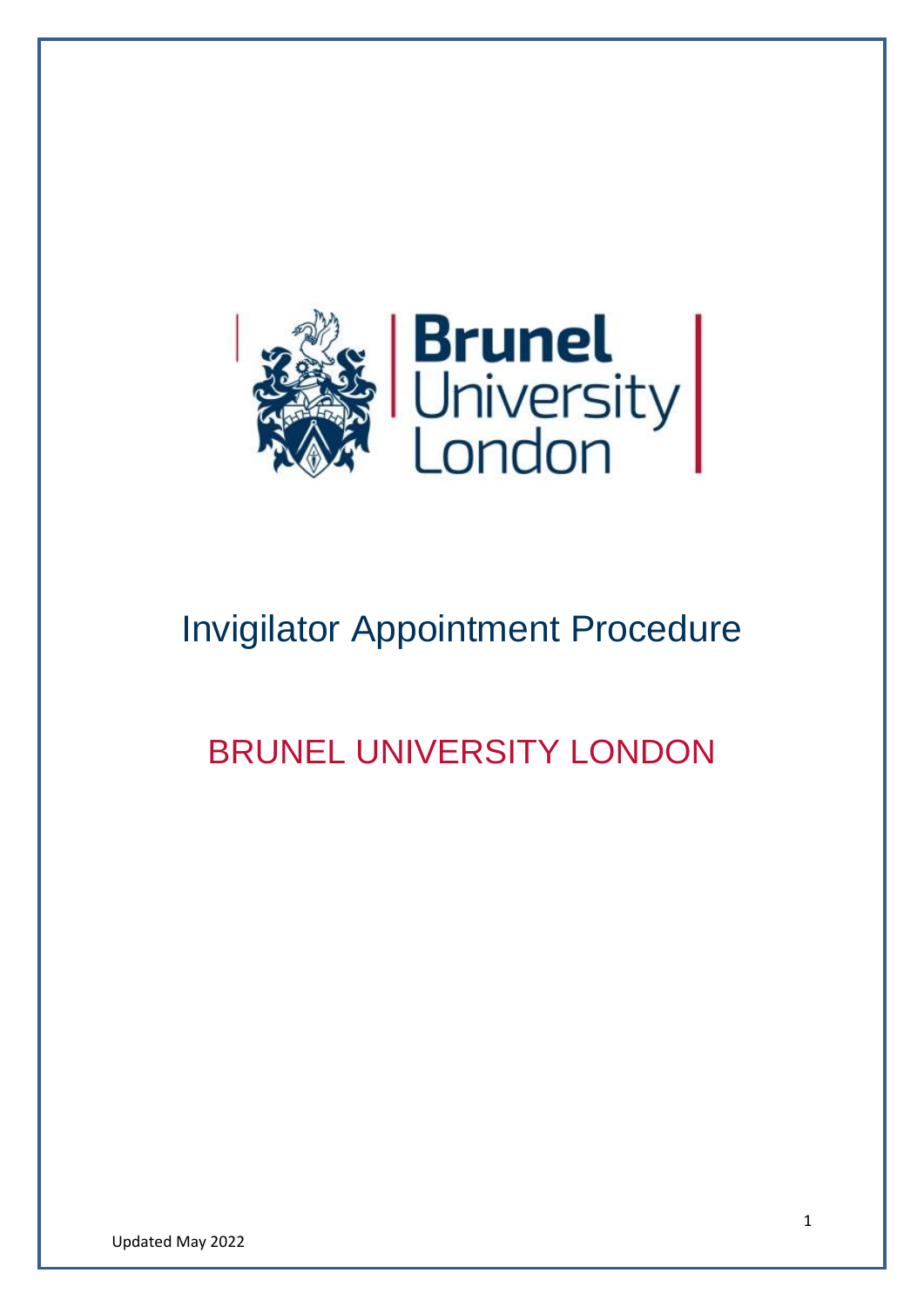## **Contents**

| 2.             |  |
|----------------|--|
| 3 <sub>1</sub> |  |
| $\mathbf{4}$ . |  |
|                |  |
|                |  |
|                |  |
| 5.             |  |
| 6.             |  |
|                |  |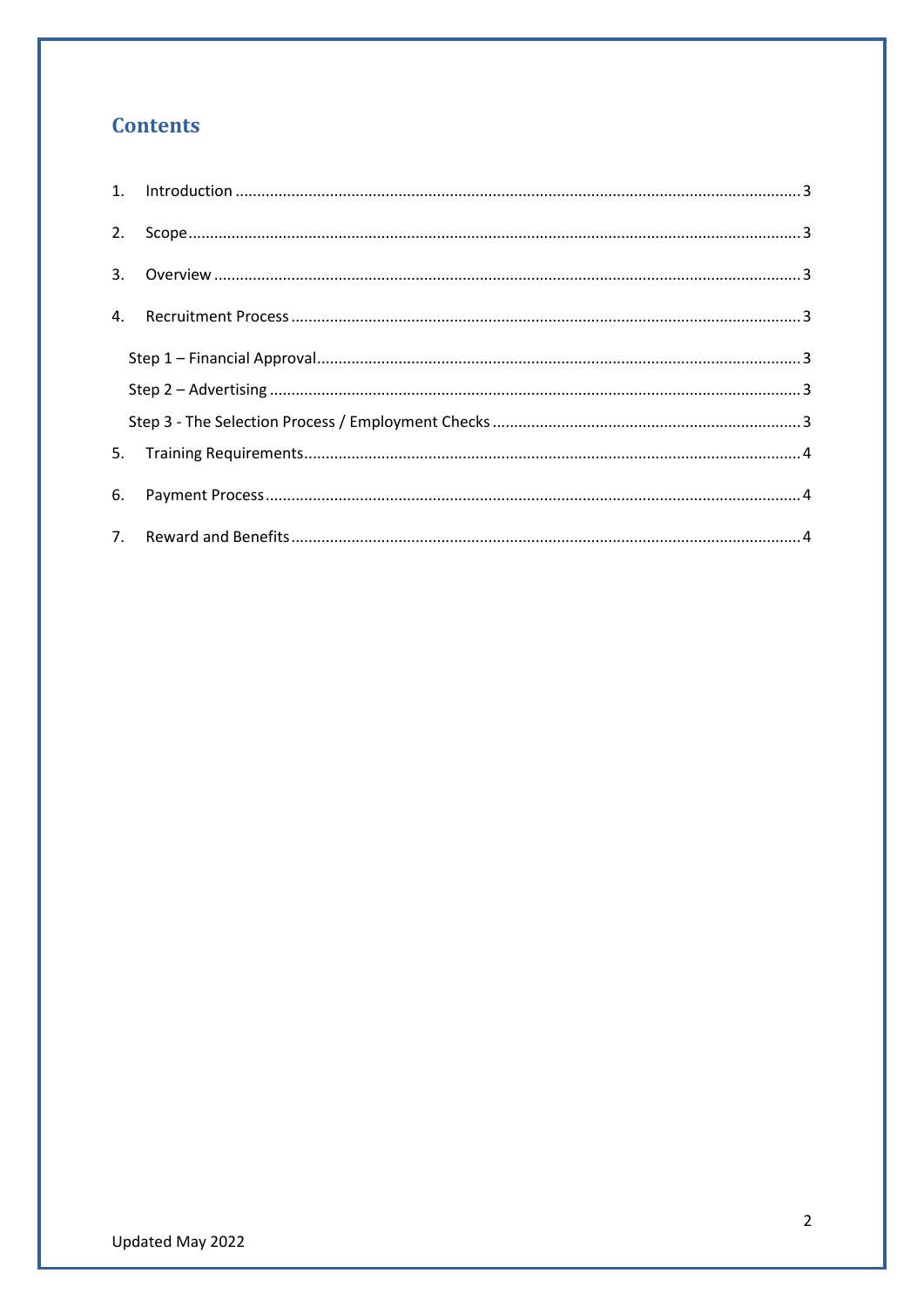## <span id="page-2-0"></span>**1. Introduction**

Brunel University London is committed to ensuring its students receive a high-quality student experience and are supported throughout the assessment processes. Exams are an important part of that experience for which the professionalism and function carried out by an Invigilator is key.

It is important therefore, that a robust recruitment process is followed to ensure the best people are recruited into these Invigilator roles. This will ensure Brunel University London provides an expert service and continuing support to our student population at this important time.

## <span id="page-2-1"></span>**2. Scope**

This document relates to those successfully recruited and appointed to Invigilator roles through the agreed process – It does not apply to other University staff.

#### <span id="page-2-2"></span>**3. Overview**

There are **three** types of Invigilator roles:

**Type 1 - Invigilator** 

**Type 2 - Lead Invigilators**

#### **Type 3 – Digital Examinations Invigilator**

## <span id="page-2-3"></span>**4. Recruitment Process**

#### <span id="page-2-4"></span>**Step 1 – Financial Approval**

A recruitment approval process (REAP) an[d Job Hazard f](https://intra.brunel.ac.uk/s/hr/for-managers/Pages/default.aspx)orm should be completed and sent via CHIME through the required authorisation processes.

The hiring manager will be advised that the REAP has been received in HR and the Employment Services team will request the advert and job description for these roles.

The advert and job description templates can be found here[: Advert Template](https://intra.brunel.ac.uk/s/hr/Documents/Advert%20Template%202016.docx?web=1) an[d Job Description.](https://intra.brunel.ac.uk/s/hr/Documents/Job%20Descriptions/Professional%20Administrative%20-%202018.docx)

#### <span id="page-2-5"></span>**Step 2 – Advertising**

Once the advert and job description have been checked by the Employment Services team, the vacancy is advertised. This would normally be advertised on the external Brunel jobs board.

Other placements for the advert such as Libraries; local clubs etc. will be placed by the hiring manager.

Applicants submit their application via e-Recruiter by the closing date.

#### <span id="page-2-6"></span>**Step 3 – Short listing**

Once the closing date is reached, the short-listing panel will review all applications.

Applications must be treated in strictest confidence and only those people shortlisting the applicants should share and discuss information with the shortlisting panel.

Information provided by applicants should be compared with the essential and desirable criteria being sought and short-listing based on the premise that the applicant clearly meets some / all the essential requirements.